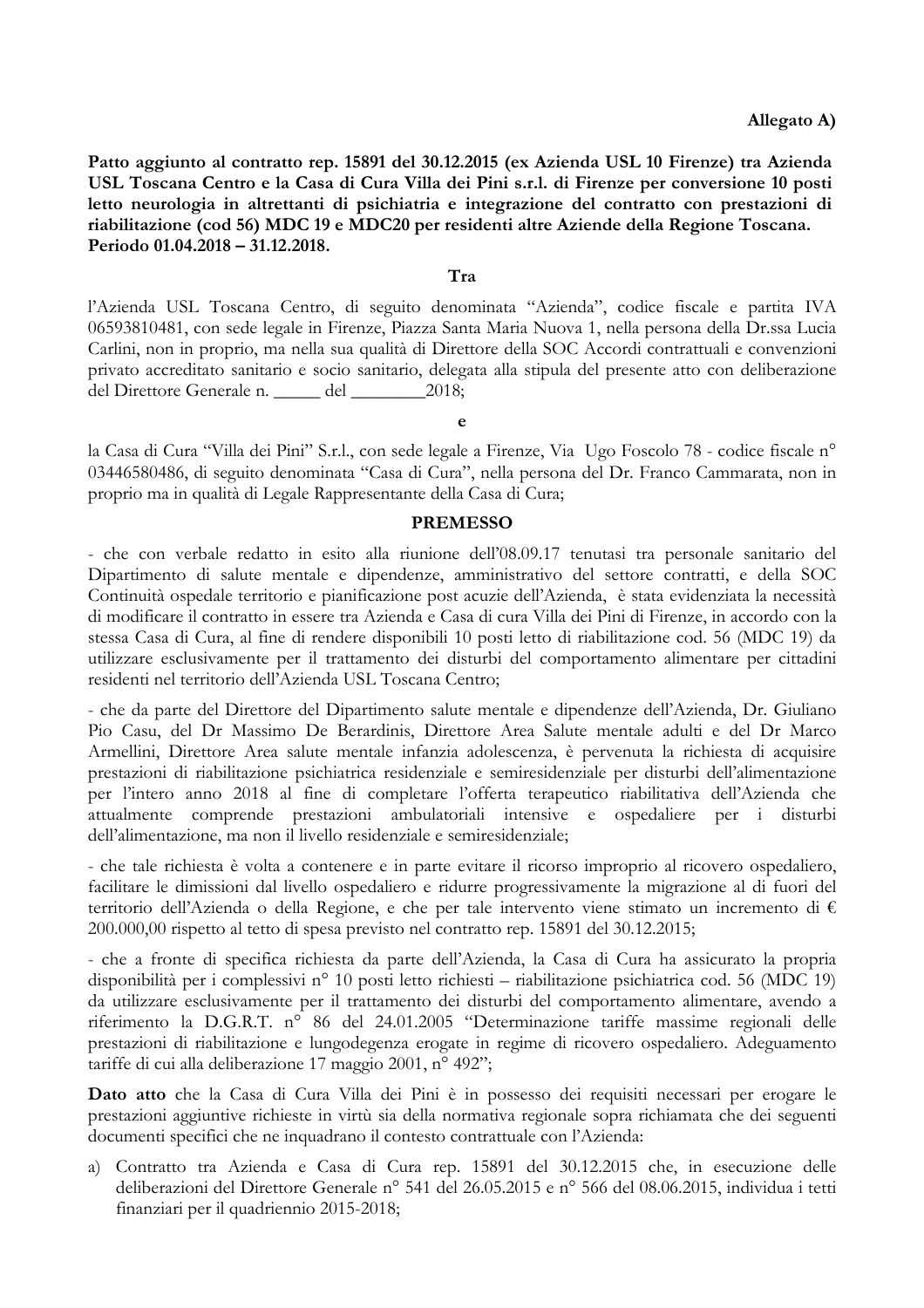- b) Deliberazione del Direttore Generale n. 279 del 05.10.17 con cui viene determinato in  $\epsilon$ 1.357.356,33 il budget della Casa di Cura Villa dei Pini;
- c) Decreto dirigenziale GRT n. 8576 del 16.06.17 con il quale viene riconosciuta la compatibilità rispetto al fabbisogno regionale per la trasformazione di 10 posti letto autorizzati nella disciplina di neurologia in 10 posti letto autorizzati nella disciplina di psichiatria;
- d) Decreto dirigenziale GRT nº 9919 del 07.07.2017 con il quale la Regione Toscana ha confermato l'accreditamento istituzionale per il processo di salute mentale nella disciplina di psichiatria;
- e) Provvedimento dirigenziale n°2018/DD/01160 del 19.02.18 con il quale il Comune di Firenze autorizza la Casa di Cura Villa dei Pini s.r.l., posta in Firenze, via U. Foscolo, 78 alla trasformazione dell'attività del presidio di ricovero a ciclo continuativo e diurno con la conversione di 10 posti letto di neurologia in altrettanti di psichiatria;
- f) L'autorizzazione di cui al punto e) è rilasciata con riserva relativamente all'utilizzo dei posti letto autorizzati per l'erogazione di prestazioni sanitarie di riabilitazione psichiatrica rivolta ai disturbi del comportamento alimentare, in attesa di verificare la conformità di tale attività con le determinazioni della Regione Toscana riguardo alla revisione della modulistica di cui alla legge regionale n°51/2009, come riportato nella nota regionale AOO GRT 0553295 del 17.11.2017;
- g) Mail del 06.03.2018 con la quale la Regione Toscana Settore qualità dei servizi e reti cliniche, in risposta a specifica richiesta da parte della SOC Accordi contrattuali e convenzioni privato accreditato sanitario e socio sanitario dell'Azienda, conferma che, alla luce dei decreti di accreditamento esistenti, non sussistono ostacoli alla stipula della convenzione per i 10 posti letto in argomento;

**Preso atto** di quanto verbalizzato in data 12.03.2018 in occasione dell'incontro tenutosi presso la sede dell'Azienda tra il legale rappresentante della Casa di Cura Villa dei Pini e l'Azienda rappresentata per l'occasione dal Dr Emanuele Gori, avente ad oggetto la programmazione dell'attività della Casa di Cura per l'anno 2018 e la sottoscrizione della tabella riassuntiva, ove è stato stabilito quanto segue:

- a) il tetto di spesa per l'anno 2018 è definito in € 1.557.356,33 di cui € 757.356,33 per specialità psichiatria per residenti Azienda USL Toscana Centro, € 600.000,00 psichiatria e riabilitazione psichiatrica ospedaliera codice 56- MDC19 e MDC20 per residenti in altre Aziende USL della Toscana, € 200.000,00 quale conseguenza dell'adozione del presente patto per prestazioni MDC19 (disturbi alimentazione) per residenti Azienda USL Toscana Centro;
- b) l'attivazione di prestazioni cod 56 MDC19 e MDC20 per residenti altre USL Regione Toscana è subordinata alla stipula del patto aggiunto di cui al presente atto, non essendo tali prestazioni incluse nel contratto originario rep. 15891/2015;
- c) l'attivazione di prestazioni cod 56 MDC20 per residenti altre USL Regione Toscana, oltre a quanto indicato al precedente punto b), è subordinata all'acquisizione da parte della Casa di Cura, dell'autorizzazione comunale per l'erogazione di prestazioni di riabilitazione psichiatrica per disturbi della personalità, non essendo tali prestazioni incluse nella richiamata autorizzazione di cui al Provvedimento dirigenziale n°2018/DD/01160 del 19.02.18 Comune di Firenze;

Ritenuto, quindi, con la stipula del presente patto aggiunto:

- di concordare, oltre all'attivazione di 10 posti letto per disturbi alimentari per i residenti dell'Azienda USL Toscana Centro, anche la possibilità da parte della Casa di Cura di erogare prestazioni di riabilitazione psichiatrica ospedaliera cod 56, MDC19 e MDC20 nell'ambito del sotto-tetto di  $\epsilon$ 600.000,00 previsto per i residenti in altre Aziende della Toscana, subordinando tale opportunità a quanto sopra indicato ai punti b) e c);

- di stabilire che la data di scadenza del presente patto aggiunto, che decorre dal 01.04.2018 (e comunque dalla data di seconda sottoscrizione), è il 31.12.2018, coerentemente con le indicazioni della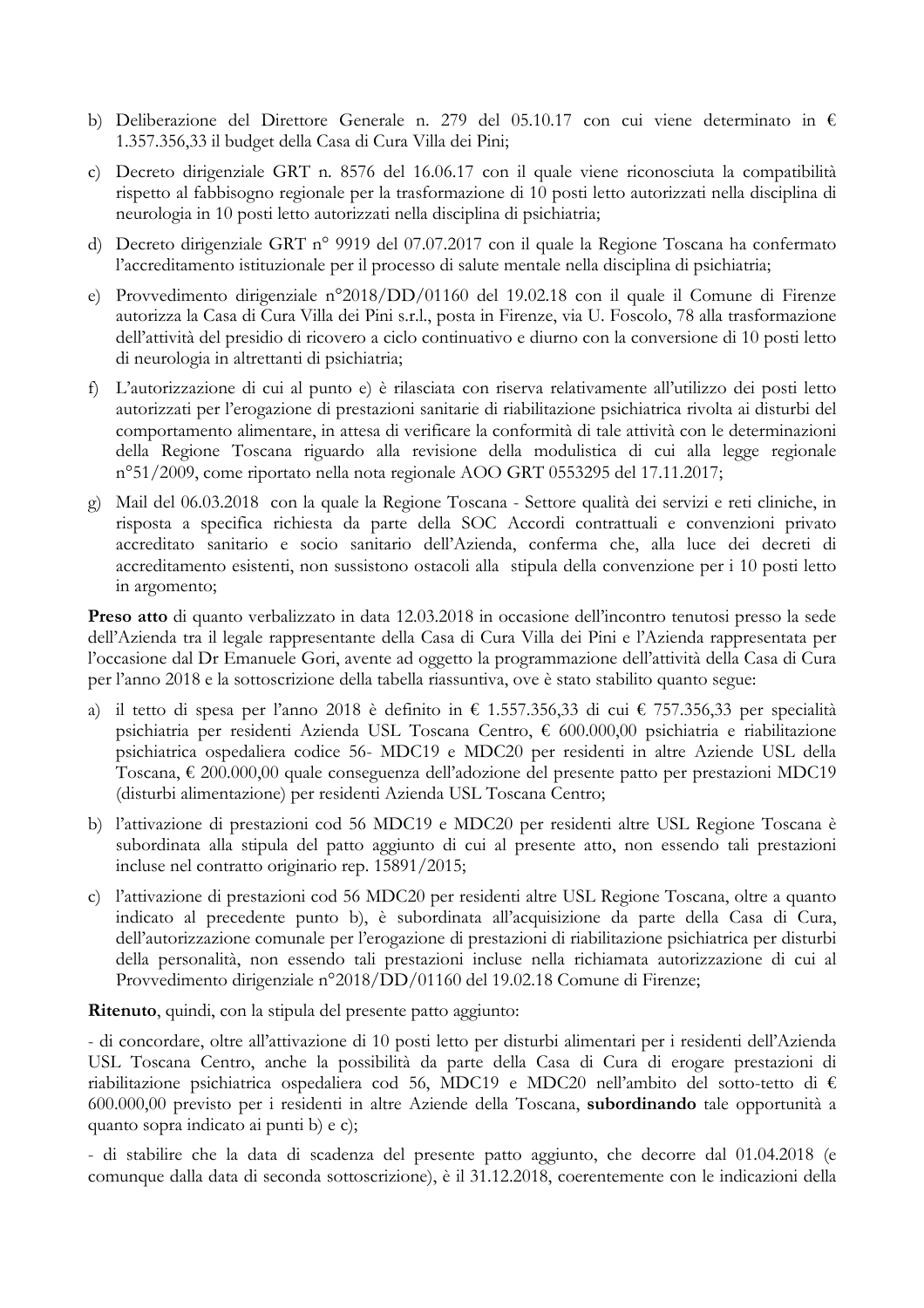Direzione Sanitaria dell'Azienda, e che la stessa si colloca all'interno del periodo di vigenza del contratto rep. 15891 del 30.12.2015;

Rilevata pertanto la necessità di formalizzare con il presente patto aggiunto le modifiche e le integrazioni da apportare al vigente contratto tra l'Azienda Toscana Centro e la medesima Casa di Cura,

## SI CONCORDA QUANTO SEGUE:

 $\overline{L}$ la premessa costituisce parte integrante del presente atto;

II. nº 10 posti letto di neurologia tra quelli previsti nel contratto rep. 15891 del 30.12.2015 stipulato tra ex Azienda USL 10 Firenze e la Casa di Cura, sono convertiti in altrettanti di psichiatria da utilizzare esclusivamente per il trattamento dei disturbi del comportamento alimentare, cod. 56 (MDC 19), per residenti nel territorio dell'Azienda USL Toscana Centro;

III. il costo massimo derivante dalla sottoscrizione del presente patto è pari complessivi  $\epsilon$  200.000,00 in esenzione IVA ai sensi dell'art. 10 DPR 633 del 26.10.1972 per il periodo 01.04.2018 - 31.12.2018;

IV. resta inteso che l'attivazione dei ricoveri è pertinenza della Dipartimento salute mentale che valuterà la sussistenza delle condizioni per disporre l'utilizzo dei posti letto di cui al presente patto. L'Azienda non è vincolata al loro pieno utilizzo, ed è tenuta solo al pagamento della tariffa giornaliera per i giorni di effettiva presenza.

V. formano parte integrante e sostanziale del presente patto, Allegato A, i seguenti documenti:

- 1. modulo ricovero riabilitativo psichiatrico
- 2. modulo trasferimento da DH a regime riabilitativo ordinario
- 3. modulo di proroga ricovero riabilitativo psichiatrico
- 4. indicazioni operative per ricovero
- 5. modulo trasferimento da regime riabilitativo ordinario a DH
- 6. Percorsi riabilitativi per pazienti affette da DCA;

VI. a seguito di quanto verbalizzato in data 12.03.2018 nell'incontro tenutosi presso la sede dell'Azienda tra il legale rappresentante della Casa di Cura Villa dei Pini e l'Azienda rappresentata per l'occasione dal Dr Emanuele Gori, avente ad oggetto la programmazione dell'attività della Casa di Cura per l'anno 2018 e la sottoscrizione della tabella riassuntiva, il tetto di spesa complessivo di € 1.557.356,33 riferito alla Casa di Cura per l'anno 2018 è così definito:

- € 757.356,33 specialità psichiatria per residenti Azienda USL Toscana Centro;

-  $\epsilon$  600.000,00 psichiatria e riabilitazione psichiatrica ospedaliera codice 56 - MDC19 e MDC20 per residenti in altre Aziende USL della Toscana;

 $\pm 200.000,00$  quale conseguenza della sottoscrizione del presente patto, per prestazioni riabilitazione psichiatrica MDC19 (disturbi alimentazione) per residenti nel territorio dell'Azienda USL Toscana Centro:

VII. la possibilità da parte della Casa di Cura di erogare prestazioni di riabilitazione psichiatrica ospedaliera (cod 56, MDC19 e MDC20) prevista nel verbale di cui al punto precedente per residenti in altre USL della Regione Toscana è subordinata alla stipula del presente patto aggiunto, non essendo tali prestazioni incluse nel contratto originario rep. 15891/2015;

l'attivazione di prestazioni cod 56 MDC20 per residenti altre USL Regione Toscana, oltre a VIII. quanto indicato al precedente punto 5), è subordinata all'acquisizione, da parte della Casa di Cura, dell'autorizzazione comunale per l'erogazione di prestazioni di riabilitazione psichiatrica per disturbi della personalità, non essendo tali prestazioni incluse nella richiamata autorizzazione di cui al Provvedimento dirigenziale n°2018/DD/01160 del 19.02.18 Comune di Firenze, fermo restando il sottotetto definito in  $\epsilon$  600.000,00;

IX. oltre all'attivazione di 10 posti letto per disturbi alimentari per i residenti nel territorio dell'Azienda USL Toscana Centro, la Casa di Cura potrà erogare prestazioni di riabilitazione psichiatrica ospedaliera